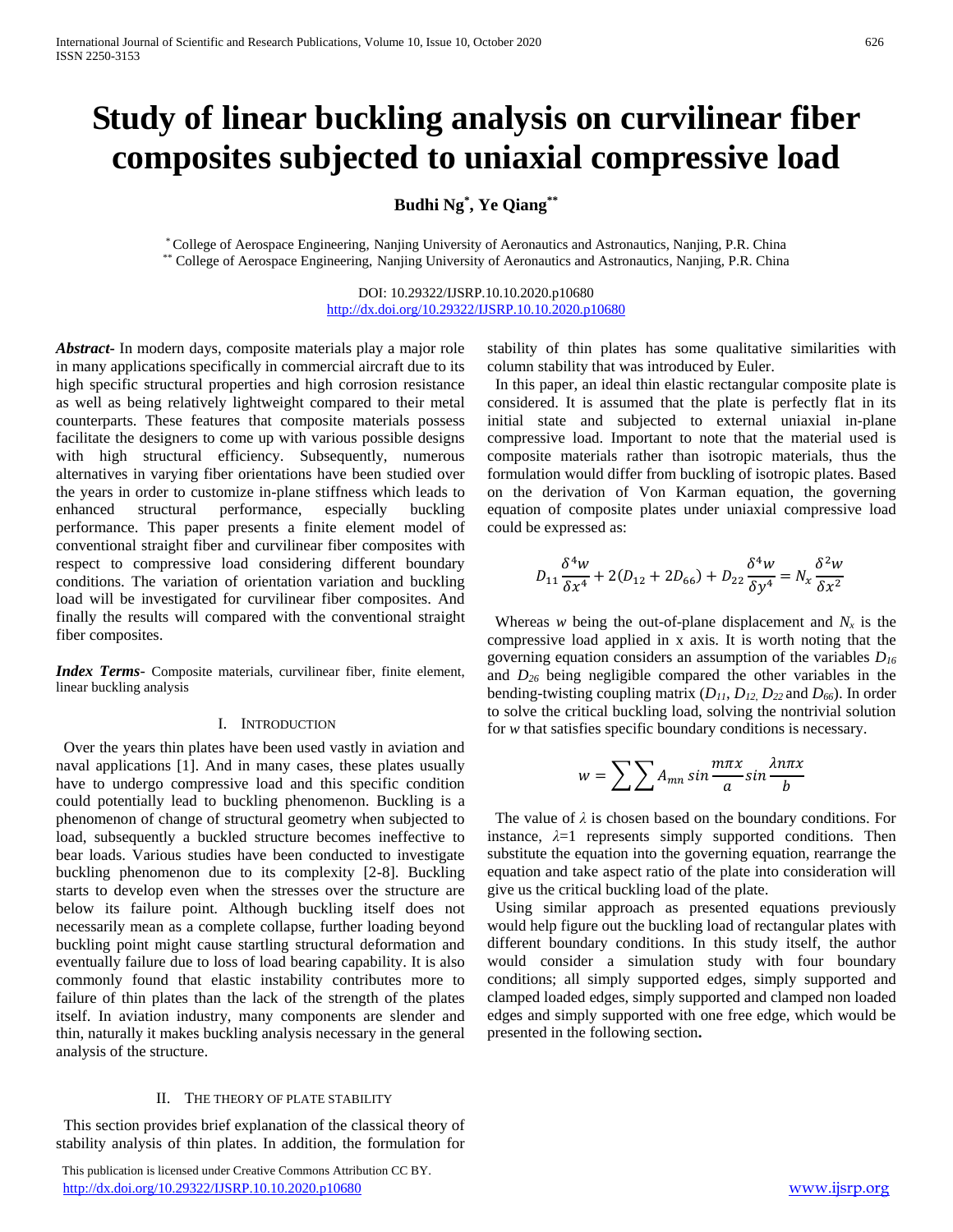#### III. PROBLEM DESCRIPTION

# **Buckling load of rectangular composite plates**

 As mentioned previously, four boundary conditions would be considered in this study. The idea is to firstly solve the buckling load of the composite plates using analytical method and afterwards compare the analytical results with the finite element analysis software to ensure accountability of the results. Based on section 6.6 of the reference textbook [9], critical buckling load (*Ncr*) could be solved numerically using these following formulae.

1. Simply supported edges



Fig. 1. Plate boundary condition (BC1)

2. Simply supported and clamped on loaded edges

$$
N_{cr} = \frac{\pi^2}{b^2} \sqrt{D_{11} D_{22}}(K)
$$

$$
K = \frac{4}{\lambda^2} + \frac{2(D_{12} + 2D_{66})}{\sqrt{D_{11} D_{22}}} + \frac{3}{4} \lambda^2 \qquad (0 < \lambda < 1.662)
$$

$$
K = \frac{m^4 + 8m^2 + 1}{\lambda^2 (m^2 + 1)} + \frac{2(D_{12} + 2D_{66})}{\sqrt{D_{11} D_{22}}} + \frac{\lambda^2}{m^2 + 1} \qquad (\lambda > 1.662)
$$

Fig. 2. Plate boundary condition (BC2)

3. Simply supported and clamped on unloaded edges

$$
N_{cr} = \frac{\pi^2}{b^2} \sqrt{D_{11} D_{22}}(K)
$$



Fig. 3. Plate boundary condition (BC3)

4. Simply supported with one free edge



Fig. 4. Plate boundary condition (BC4)

 *AR* refers to the aspect ratio (*a*/*b*) of the plate meanwhile the corresponding value of *K* can be obtained by

$$
\lambda = \frac{a}{b} \left(\frac{D_{22}}{D_{11}}\right)^{1/4}
$$

 In order to simplify the names, simply supported edges will be called BC1; simply supported and clamped on loaded edges will be called BC2; simply supported and clamped on unloaded edges will be called BC3 and simply supported with one free edge will be called BC4.

 In this paper, rectangular composite plate of 200 mm length and 100 mm width (AR=2) is considered. For the material, carbon fiber reinforced polyether ether ketone (CF / PEEK) is chosen. The following table shows the material elastic properties.

| $E1$ (MPa)  | 135000 |
|-------------|--------|
| $E2$ (MPa)  | 7540   |
| Nu12        | 0.3    |
| $G12$ (MPa) | 5000   |
| G13 (MPa)   | 5000   |
| G23 (MPa)   | 5000   |

Table 1. Material elastic properties

The chosen stacking sequence for the laminate is  $[45/-45/0/90]_s$ and the ply thickness is 0.125 mm. Total thickness would be 1 mm, relatively thin enough to avoid the significance of transverse shear on the laminate.

 Subsequently analytical approach of the buckling load of rectangular composite plate with different boundary conditions were performed and the obtained buckling loads are 20.94 kN (BC1), 22.9682 kN (BC2), 38.703 kN (BC3) and 3.634 kN (BC4).

### **Finite element model**

ABAQUS software was used in order to simulate the linear buckling analysis of the composite plate. S4R reduced integration elements were used to represent the discretized elements and 1600 elements were considered in this simulation. subspace eigensolver was chosen to obtain eigenvalues and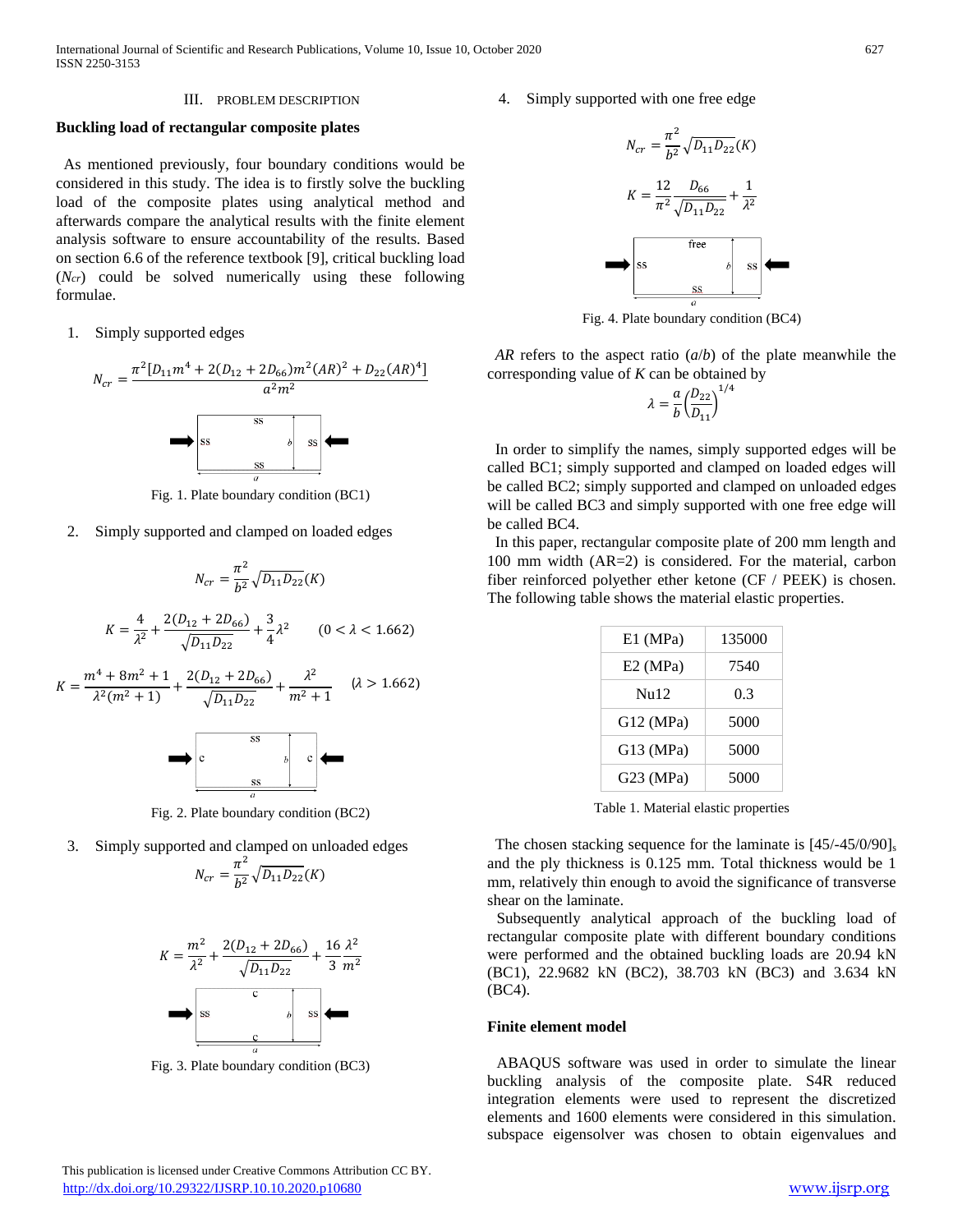buckling shape of the structure. Naturally, the least eigenvalue of each simulation would be the main interest since this would give the "worst" buckling strength as a verification of the structure.

 The results of linear buckling load of composite plate with four different boundary conditions using ABAQUS solver are compared with analytical solution and the results are shown in table 2 and buckling shapes obtained for BC1 to BC4 respectively from ABAQUS are depicted in fig.5 – fig.8.

|                 | Analytical<br>(kN) | <b>FEA</b><br>(kN) | Diff    |
|-----------------|--------------------|--------------------|---------|
| BC <sub>1</sub> | 20.94              | 21.107             | 0.79    |
| BC <sub>2</sub> | 22.968             | 23.356             | 1.69    |
| BC <sub>3</sub> | 38.703             | 39.499             | 2.05    |
| BC4             | 3.614              | 3.522              | $-2.54$ |

Table 2. Buckling load result comparison



Fig. 8. Buckling shape of BC4

# IV. CURVILINEAR FIBER COMPOSITES

# **Curvilinear fiber composites introduction**

 For conventional straight fiber composite material manufacturing, ply stacking method has been used over the years in order to achieve desired structural stiffness. By understanding the loadings that the structure might experience would help the designers design the laminates that suits the requirements. Correspondingly, composite materials have been rapidly developed due to its promising features, various alternatives have been studied in order to improve composite materials in structural design. One of the alternatives is curvilinear fiber composites, sometimes also called variable angle tow (VAT) composites. This approach allows the fiber orientation to vary within the plate. Subsequently this would lead to in-plane stiffness variation, which could be beneficial depending on the situation.

 Biggers [10,11] studied composite plates using a unique approach. Their approach used a distinctive stiffening patterns of the fibers of the composite plates by manipulating the of fiber distribution. This customized fiber tailoring approach let the fibers act like local stiffeners. These composite plates later were subjected to compressive and shear load. The results were satisfactory, without sacrificing weight efficiency and changing the average of in-plane stiffness, buckling load of the plates could be enhanced. Nagendra et al. [12] carried out research to develop an optimization method of tow paths using NURBS (non-uniform rational B-splines). A single curve through a set of fixed control points based on a single cubic were implemented for the tow paths to pass. They studied optimal frequency and buckling load design of laminated composite plates with a central hole subject to deformations, ply failure and inter-laminar stress constraints using finite element analysis which eventually their experiment demonstrated an increased performance. Meanwhile Honda et al. [13] used linear combined B-spline functions to define the fiber paths. Parnas et al. [14] expressed the trajectories of the fiber in terms of either Bezier curves or cubic polynomials. On the other hand, Olmedo and Gürdal et al. [15,16] proposed a simple definition of linear variation of fiber paths identification by using three independent angles to characterize each VAT ply. Although in the beginning had a limitation due to the fiber variation only in one axis, later on other studies were conducted to expand the method by allowing the fiber orientation to vary in two dimensions. This specific method has been vastly used in curvilinear fiber composite plate studies over the years. In this paper, the presented plate would use their approach of linear fiber variation as well.

# **Model parameterization**

 As mentioned before, linear function that was proposed by Gürdal and Olmedo [15,16] would be used to carry out this study and it is expressed in this following equation

$$
\theta(x) = \frac{2(T_1 - T_0)}{a} |\tilde{x}| + T_0
$$

 This publication is licensed under Creative Commons Attribution CC BY. <http://dx.doi.org/10.29322/IJSRP.10.10.2020.p10680> [www.ijsrp.org](http://ijsrp.org/)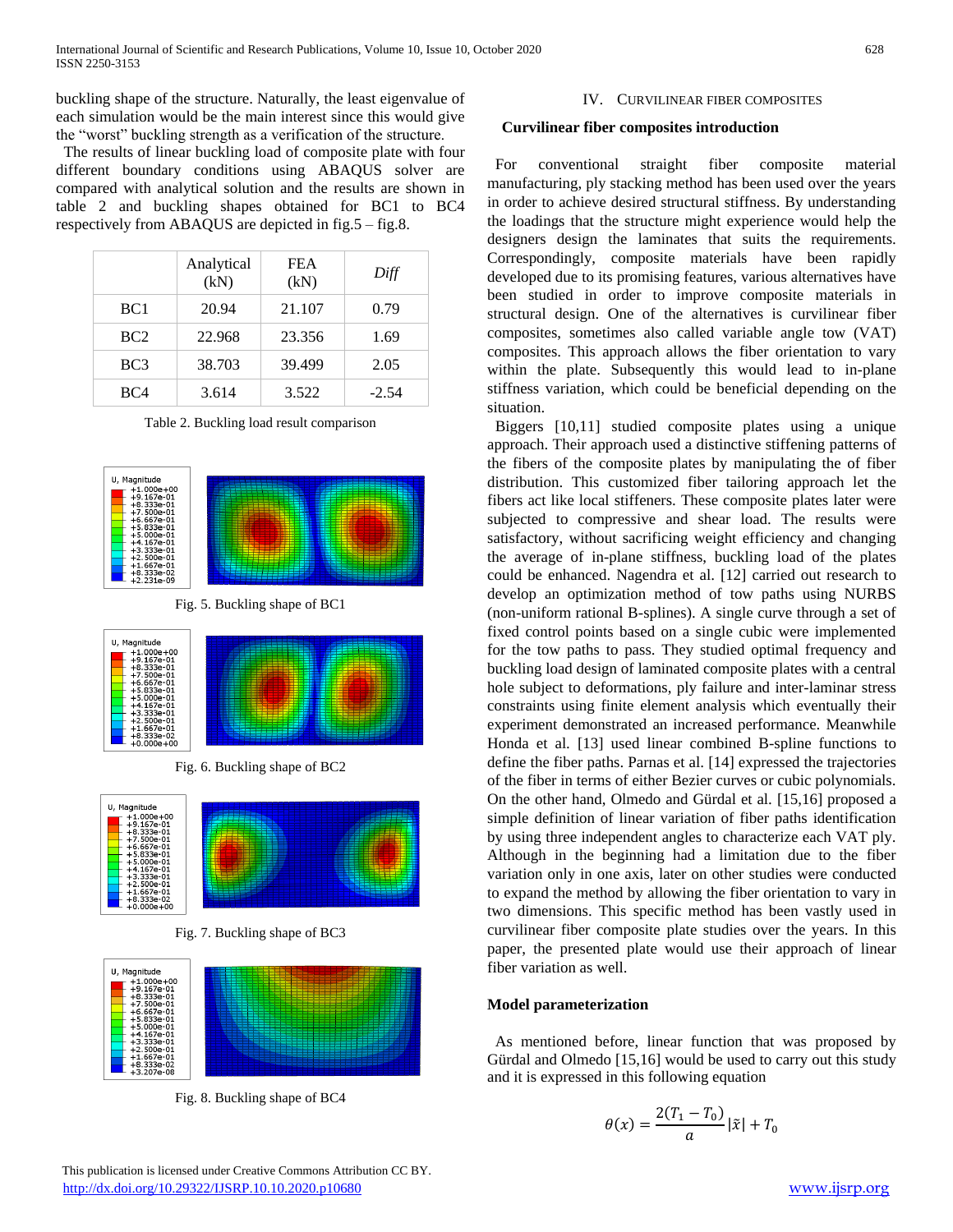With *a* being the representation of the length of the panel whereas  $T_0$  is the angle of fiber trajectory at the center of the panel ( $\tilde{x} = 0$ ) and T<sub>1</sub> is the angle of fiber trajectory at the end of the panel ( $\tilde{x} = \pm a/2$ ). Therefore, a variable angle tow composite lamina could be represented by the notation of  $\langle T_0|T_1\rangle$  and the corresponding negative ply would be referred as  $-(T_0|T_1)$ .



Fig. 9. Reference of fiber trajectory

Furthermore, when  $T_0$  is equal to  $T_1$ , it indicates that the fiber orientation is constant within the lamina. In addition the reference of fiber trajectory could be defined using these following equations

$$
y = \frac{a}{2(T_1 - T_0)} \left\{-\ln \left[ \cos \left(T_0 + \frac{2(T_1 - T_0)\tilde{x}}{a} \right) \right] + \ln[\cos T_0] \right\}
$$
  
for  $0 \le \tilde{x} < \frac{a}{2}$ 

$$
y = \frac{a}{2(T_1 - T_0)} \left\{ \ln \left[ \cos \left( T_1 + \frac{2(T_1 - T_0)\tilde{x}}{a} \right) \right] - \ln[\cos T_1] \right\}
$$
  

$$
for -\frac{a}{2} \le \tilde{x} < 0
$$

 Python script was used in order to create a composite plate then mesh will be generated and ABAQUS S4R shell element is used. Parameter of the model are established within the code, this will also help further parametric studies in the future of related topic. Firstly the center of each element would be calculated by the coordinates of each element nodes and the connectivity between nodes is ensured. Then fiber angle would be mapped according to the fiber trajectory definition in the above equation then the data of varying angles will be stored in discrete field in ABAQUS.



Fig. 10. Modeling steps of curvilinear fiber design

# **Curvilinear fiber composites utilization**

 In this section, parametric study will be done to observe the effect of varying the fiber orientation towards the buckling load. Plies with certain angle will be modified in order to see enhancement possibilities in the buckling load under uniaxial compressive load. 45, -45 and 90 degrees plies will be replaced with curvilinear fiber composites. Furthermore, the simulation will be divided into two groups, replacing 45 and  $-45$  plies while maintaining the 90 degree ply and vice versa.  $T_I$  will remain constant (45, -45, 90 and -90) meanwhile  $T_0$  will vary within some certain range. Important to note that -90 degrees will be considered due the variation of the fiber orientation in negative direction in order to balance with the 90 degree counterpart. The following table 3 and 4 show the buckling loads of modified laminates.

|           | Buckling load (kN) |        |                 |                 |
|-----------|--------------------|--------|-----------------|-----------------|
| $T_0$ (°) | BC <sub>1</sub>    | BC2    | BC <sub>3</sub> | BC <sub>4</sub> |
| 60        | 19.609             | 23.688 | 41.004          | 3.653           |
| 58        | 19.840             | 23.67  | 41.046          | 3.654           |
| 56        | 20.065             | 23.64  | 41.011          | 3.649           |
| 54        | 20.283             | 23.609 | 40.9            | 3.638           |
| 52        | 20.491             | 23.571 | 40.714          | 3.622           |
| 50        | 20.687             | 23.525 | 40.375          | 3.6             |
| 40        | 21.410             | 23.09  | 38.155          | 3.411           |
| 38        | 21.442             | 22.949 | 37.523          | 3.357           |
| 36        | 21.605             | 22.788 | 36.844          | 3.3             |
| 34        | 21.616             | 22.604 | 36.123          | 3.237           |
| 32        | 21.625             | 22.395 | 35.366          | 3.17            |
| 30        | 21.612             | 22.159 | 34.58           | 3.1             |

Table 3. Buckling load result (first group)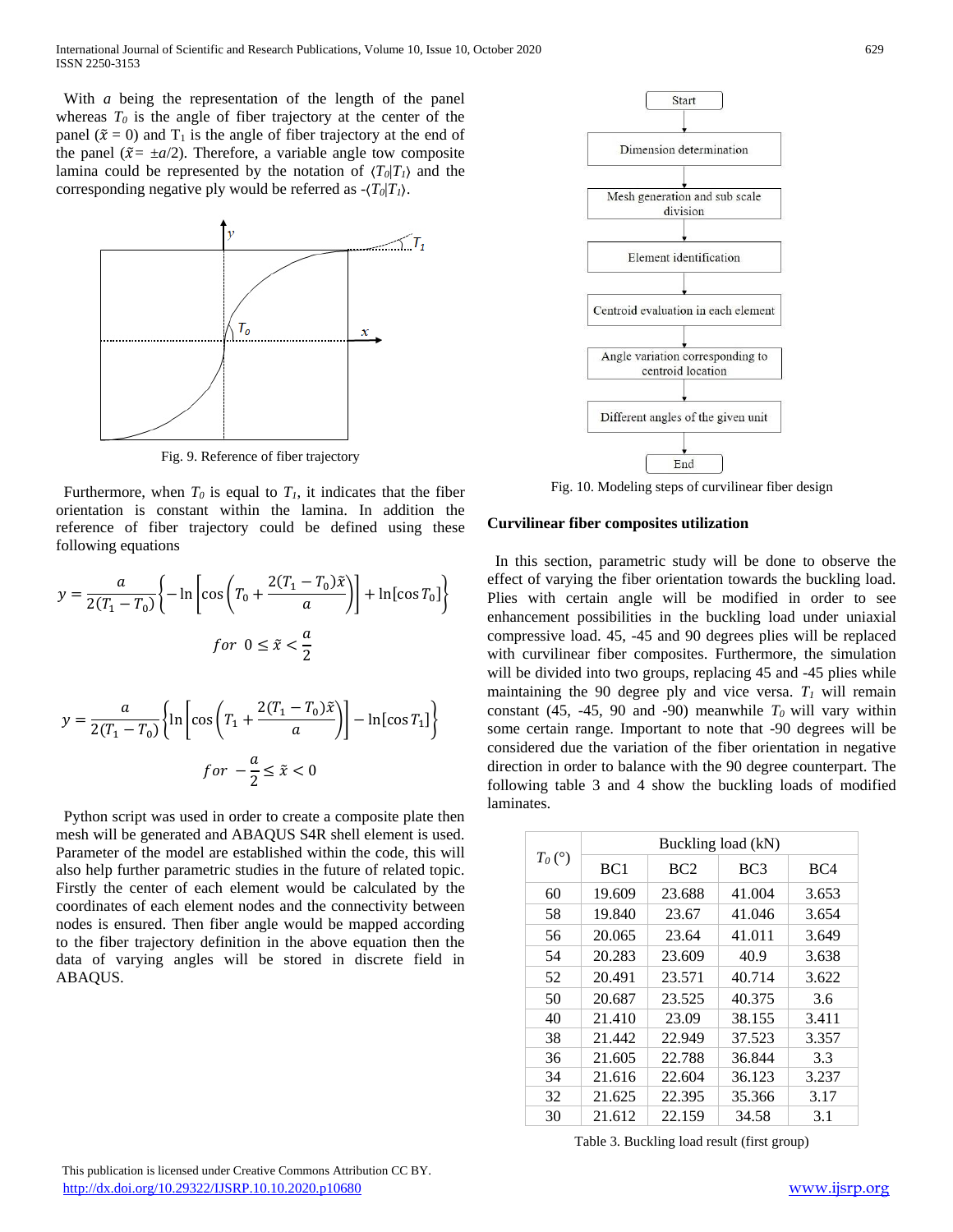| $T_0$ (°) | Buckling load (kN) |                 |        |       |
|-----------|--------------------|-----------------|--------|-------|
|           | BC <sub>1</sub>    | BC <sub>2</sub> | BC3    | BC4   |
| 80        | 21.279             | 23.552          | 39.471 | 3.517 |
| 70        | 21.8               | 24.163          | 39.402 | 3.5   |
| 60        | 22.716             | 25.299          | 39.334 | 3.473 |
| 50        | 23.84              | 26.807          | 39.315 | 3.439 |
| 45        | 24.39              | 27.569          | 39.327 | 3.421 |
| 40        | 24.978             | 28.472          | 39.407 | 3.403 |
| 30        | 25.886             | 29.9            | 39.637 | 3.372 |
| 20        | 26.433             | 30.784          | 39.967 | 3.35  |
| 10        | 26.641             | 31.098          | 40.312 | 3.34  |
| 0         | 26.635             | 31.043          | 40.586 | 3.328 |

Table 4. Buckling load result (second group)

 88 models were observed in this section. As can be seen that the variation of fiber orientation affect the buckling load differently in four different boundary conditions. Variation of 90 degree ply for BC1 and BC2 cases show major improvement while the modification of 45 degree ply seem only improve the buckling performance by a small margin. And for BC3, varying in both 45 and 90 plies also enhanced the buckling load but not as distinct as in BC1 and BC2. Variation for 45 degree ply in BC4 also shows improved buckling performance. In general, varying the fiber angle could improve the buckling load. However, the variation of 90 degree ply in BC4 seems to be ineffective compared to the others. Correspondingly, it is worth noting that the purpose of this paper is not to show optimization method but rather show the potential of customized fiber tailoring approach. In conclusion, via this approach the buckling load could possibly be improved without having to sacrifice the structural weight. Structural strength could be improved by manipulating the fiber orientation in a certain manner while at the same time maintaining the same material efficiency, this definitely expands the design space for composite laminates manufacturing. Subsequently, table 5 shows the best stacking sequence obtained from the simulation result and their buckling load improvement compared to the initial stacking sequence.

| BC              | Stacking seq.                       | Buckling load diff. (%) |
|-----------------|-------------------------------------|-------------------------|
| BC <sub>1</sub> | $[\pm(32 45)/0/90]$ <sub>s</sub>    | 2.45                    |
|                 | $[\pm 45/0/[\pm (10)90]/0/ \pm 45]$ | 26.22                   |
|                 | $[\pm(60 45)/0/90]$ <sub>s</sub>    | 1.42                    |
| BC2             | $[\pm 45/0/[\pm (10]90)/0/ \pm 45]$ | 33.15                   |
| BC <sub>3</sub> | $[\pm(58 45)/0/90]$                 | 3.92                    |
|                 | $[\pm 45/0/[\pm (10]90)/0/ \pm 45]$ | 2.75                    |
| BC <sub>4</sub> | $[\pm(60 45)/0/90]$ <sub>s</sub>    | 3.75                    |
|                 | none                                | none                    |

Table 5. New laminates and their buckling loads

 This publication is licensed under Creative Commons Attribution CC BY. <http://dx.doi.org/10.29322/IJSRP.10.10.2020.p10680> [www.ijsrp.org](http://ijsrp.org/)

# V. CONCLUSION

 Finite modeling of composite plate was presented in this study. 4 initial models of conventional straight fiber composites with various boundary conditions were proposed and their buckling loads were obtained by analytical solution and ABAQUS software, both results were compared in order to investigate the accountability of the results. 88 models in total were simulated afterwards to see whether the variation of fiber orientation could improve the buckling performance of the plate. Simulation was divided into 2 groups, variation of 45 degree ply and 90 degree ply. In most cases, enhanced buckling performance could be seen, especially variation of 90 degree ply in BC2 and BC3 cases meanwhile the others were improved in relatively small margin and variation of 90 degree ply in BC4 seems to be not effective for this case study. However, the essence of this study is to show that the varying fiber angle approach could improve the structural performance without having to sacrifice the weight aspect and material efficiency. This also means more freedom in the design of composite materials.

#### ACKNOWLEDGEMENT

 I would like to thank my supervisor who has provided me with all the needed materials and guidance throughout the whole project time that led to the completion of this paper.

#### **REFERENCE**

- [1] Pouladkhan, A.R, Emadi, R. and Safamehr, M., "Numerical Study of Buckling of Thin Plates", World Academy of Science, Engineering and Technology 78, 2011.
- [2] Lairedj, A., Bouazza, M., Amara, K. and Chabani, A., "Behaviors of simply supported cross-ply rectangular symmetric laminates plates with consideration of prebuckling in-plane deformation," Acta Mechanica Slovaca, 19 (1). 6-12. Mar. 2015
- [3] Leissa, A.W., "Buckling of composite plates," *Composite Structures*, 1 (1). 51-56. 1983.
- [4] Dash, P. and Singh, B.N., "Buckling and post-buckling of laminated composite plates," Mechanics Research Communications, 46. 1-7. Dec.2012.
- [5] Jančo, R., "Numerical and exact solution of buckling load for beam on elastic foundation," in Sborník vědeckých prací Vysoké školy báňské-Technické univerzity Ostrava, Technical University West Bohemia, 21-26. Acta Mechanica Slovaca, 19 (1). 6-12. Mar. 2015
- [6] Shufrin, I., Rabinovitch, O. and Eisenberger, M., "Buckling of laminated plates with general boundary conditions under combined compression, tension, and shear—A semi-analytical solution," Thin-Walled Structures, 46 (7-9). 925-938. Jul-Sep. 2008.
- [7] Ho-Huu, V., Do-Thi, T.D., Dang-Trung, H., Vo-Duy, T. and Nguyen-Thoi, T., "Optimization of laminated composite plates for maximizing buckling load using improved differential evolution and smoothed finite element method," Composite Structures, 146. 132-147. Jun. 2016.
- [8] Kazemi, M. and Verchery, G., "Design of composite laminated plates for maximum buckling load with stiffness and elastic modulus constraints," Composite Structures, 148. 27-38. Jul.2016.